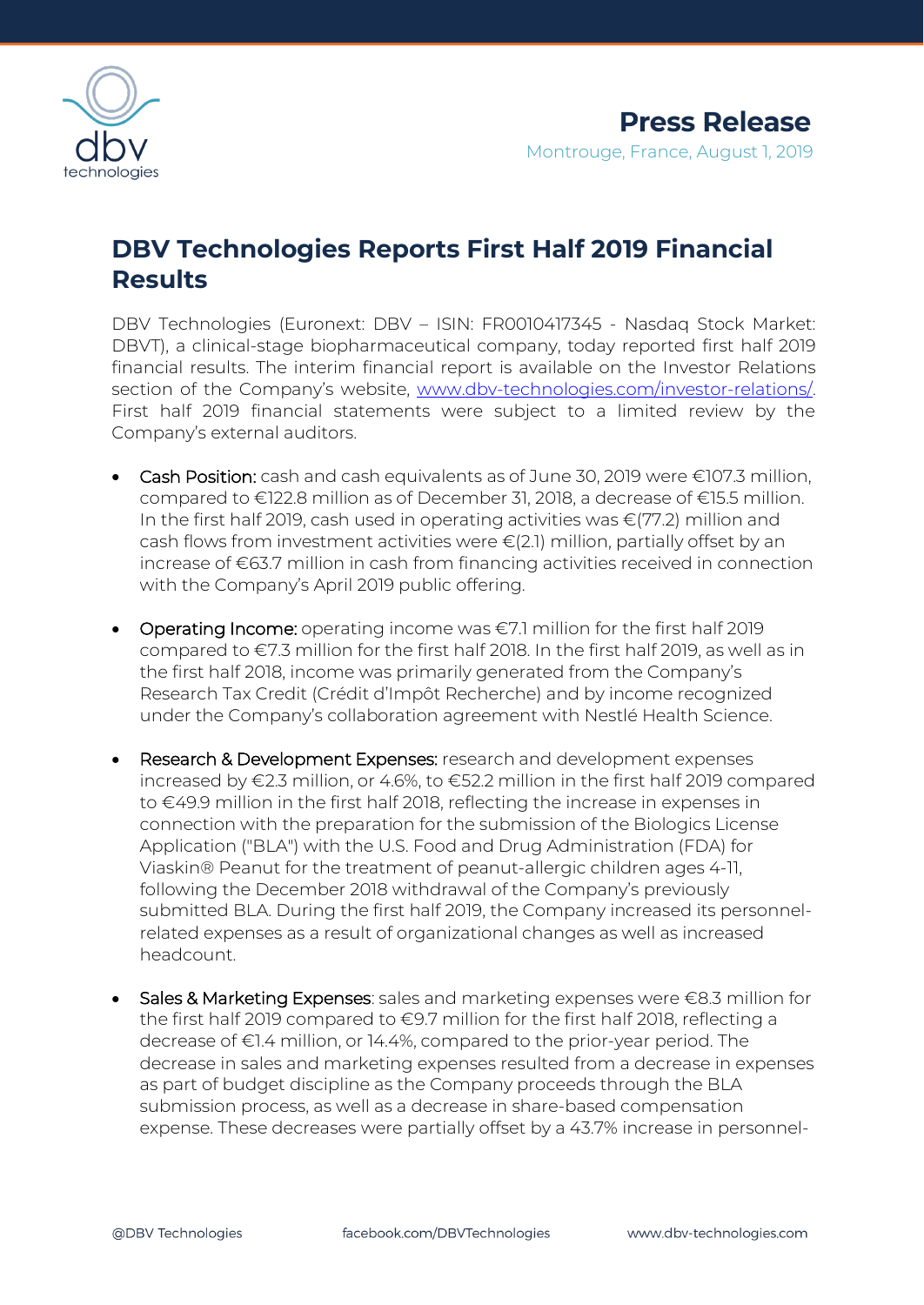

related costs, due to expenses related to the potential commercialization of Viaskin Peanut in North America, if approved, as well as accrued and paid severance-related expenses as a result of organizational changes and the implementation of a retention policy for key personnel of the Company.

- General & Administrative Expenses: general and administrative expenses were €25.8 million for the first half 2019 compared to €21.1 million for the first half 2018, an increase of  $\epsilon$ 4.7 million, or 22.2%. The increase in general and administrative expenses was mainly attributable to personnel-related expenses as a result of increased global employee headcount, as well as accrued and paid severance-related expenses as a result of organizational changes and the implementation of a retention policy for key personnel of the Company. These increases were partially offset by a decrease in share-based compensation expense.
- Net Loss: net loss was  $\epsilon$ (79.8) million for the first half 2019, compared to  $\epsilon$ (72.1) million for the first half 2018. Loss per share (based on the weighted average number of shares outstanding over the period) was  $\epsilon$ (2.43) and  $\epsilon$ (2.60) in the first half 2019 and 2018, respectively.

### About DBV Technologies

DBV Technologies is developing Viaskin®, an investigational proprietary technology platform with broad potential applications in immunotherapy. Viaskin is based on epicutaneous immunotherapy, or EPIT®, DBV's method of delivering biologically active compounds to the immune system through intact skin. With this new class of self-administered and non-invasive product candidates, the Company is dedicated to safely transforming the care of food allergic patients, for whom there are no approved treatments. DBV's food allergies programs include ongoing clinical trials of Viaskin Peanut and Viaskin Milk, and preclinical development of Viaskin Egg. DBV Technologies is also pursuing a human proofof-concept clinical study of Viaskin Milk for the treatment of Eosinophilic Esophagitis, and exploring potential applications of its platform in vaccines and other immune diseases. DBV Technologies has global headquarters in Montrouge, France and offices in Bagneux, France, and North American operations in Summit, NJ and New York, NY. The Company's ordinary shares are traded on segment B of Euronext Paris (Ticker: DBV, ISIN code: FR0010417345), part of the SBF120 index, and the Company's ADSs (each representing one-half of one ordinary share) are traded on the Nasdaq Global Select Market (Ticker: DBVT).

#### Forward Looking Statements

This press release may contain forward-looking statements and estimates, including statements regarding the Company's regulatory plans regarding Viaskin Peanut, particularly with respect to the Company's expectations regarding its plan to resubmit its BLA to the FDA. These forward-looking statements and estimates are not promises or guarantees and involve substantial risks and uncertainties. At this stage, the products of the Company have not been authorized for sale in any